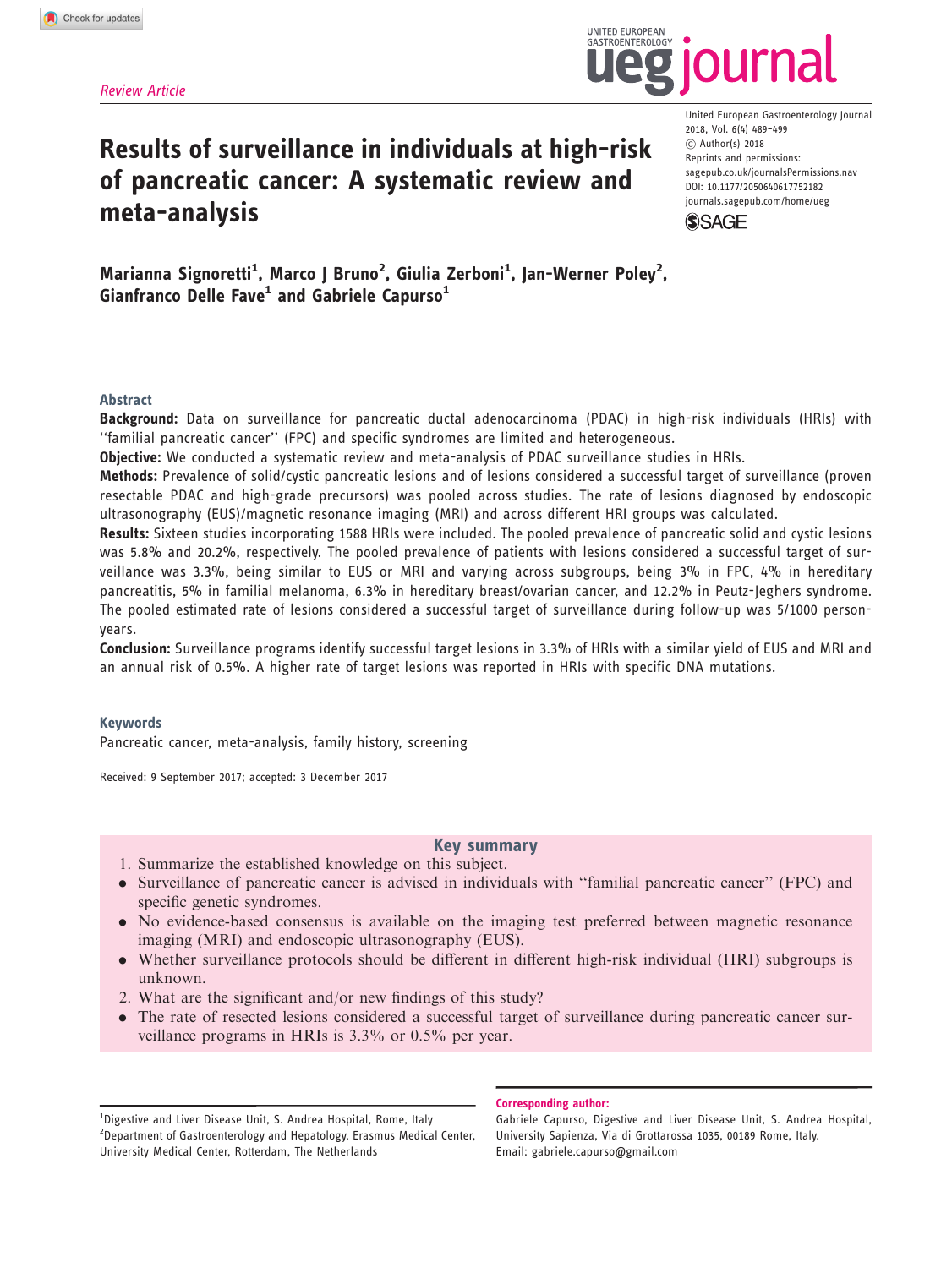- . There are no differences between EUS and MRI in diagnosing a ''successful'' target of screening.
- . The rate of successful target lesions in FPC is lower compared to specific genetic syndromes, thus surveillance programs might need to be individualized accordingly.

### Introduction

Pancreatic ductal adenocarcinoma (PDAC) is an increasing cause of cancer-related death, partially because of delayed diagnosis.<sup>1,2</sup> While precursor lesions, such as intraductal papillary mucinous neoplasms (IPMNs), can be detected at early stages, whether this is possible for pancreatic intraepithelial neoplasia  $(PanINs)^3$  is a matter of debate. At any rate, general population screening is not advised as the overall lifetime PDAC risk is relatively low.

However, since a hereditary component accounts for  $5\%$  to  $10\%$  of cases,<sup>3</sup> surveillance is advised for highrisk individuals (HRIs). The International Cancer of the Pancreas Screening (CAPS) Consortium<sup>4</sup> defined individuals with ''familial pancreatic cancer'' (FPC) or with hereditary syndromes of which PDAC is one phenotypic manifestation as HRIs. The FPC definition is not fully established, but an individual can be considered at high risk if  $\geq$ two blood relatives are affected by PDAC, of whom at least one is a first-degree relative (FDR). Regarding defined genetic syndromes, surveillance is indicated for all Peutz-Jeghers syndrome (PJS) patients regardless of family history. Furthermore, p16 (familial atypical multiple-mole melanoma syndrome, FAMMM), breast cancer type 2 susceptibility gene (BRCA2), partner and localizer of BRCA2 (PALB), and mismatch repair gene (hereditary nonpolyposis colorectal cancer, HNPCC) mutation carriers with one FDR or two other family members with PDAC should undergo surveillance.<sup>5</sup>

The ultimate goal of surveillance is to detect and surgically treat noninvasive precursor lesions, such as advanced PanINs or IPMNs with high-grade dysplasia, or early-stage PDAC, that are considered successful targets of surveillance according to the CAPS Consortium.<sup>4</sup> Data on the efficacy of such surveillance programs in HRIs in terms of identification of the above-mentioned lesions are limited and heterogeneous, thus HRI surveillance is generally performed in the setting of research protocols.

Both magnetic resonance imaging (MRI) and endoscopic ultrasonography (EUS) are employed as firstline modalities for HRI surveillance, but no imaging test has gained evidence-based consensus.<sup>6,7</sup> Furthermore, the results of screening might differ in terms of detected lesions in each HRI subgroup. As an example, patients with FAMMM were reported to develop more solid lesions while FPC individuals more cystic ones.<sup>8,9</sup>

This systematic review and meta-analysis is therefore aimed to assess in HRIs (a) the prevalence of solid and cystic lesions and of lesions considered a successful target of surveillance, (b) the prevalence of lesions diagnosed by EUS and/or MRI, and (c) the prevalence of lesions considered a successful target of the surveillance in different HRI subgroups.

### Materials and methods

#### Search strategy

A PubMed and Scopus databases search (see Appendix 1) was run until June 2017. Duplicates were removed. The methodology was developed from the Preferred Reporting Items for Systematic Reviews and Meta-Analyses (PRISMA) statement.<sup>10</sup>

The titles of all identified articles were assessed for their relevance, and abstracts and/or full texts of potentially relevant papers screened and evaluated. A manual search of all relevant articles and references was conducted to identify further relevant studies.

# Inclusion and exclusion criteria

Inclusion criteria were English language, patients belonging to FPC families and/or with other specific high-risk syndromes or germline mutation carriers, and surveillance carried out with MRI and/or EUS, with the prevalence and type of diagnosed pancreatic lesions (solid and/or cystic) being reported. In the case of duplicate publications, the most recent or most informative was included. Two independent reviewers (MS and GZ) carried out study identification and selection and discussed disagreements with a third reviewer (GC). Excluded studies and reasons for exclusion were recorded.

## Data extraction and quality assessment

Two reviewers (MS and GZ) independently extracted data from each study into a Microsoft Excel spreadsheet (XP Professional Edition; Microsoft Corp, Redmond, WA, USA). Disagreements were resolved by consulting a third reviewer (GC). Study year, design and location, number of screened individuals, and type of high-risk subgroups, and of imaging, follow-up duration, number, and type of diagnosed lesions, and of patients with an indication for surgery and with an identified lesion considered to be a success of the surveillance or diagnosed with advanced/metastatic PDAC were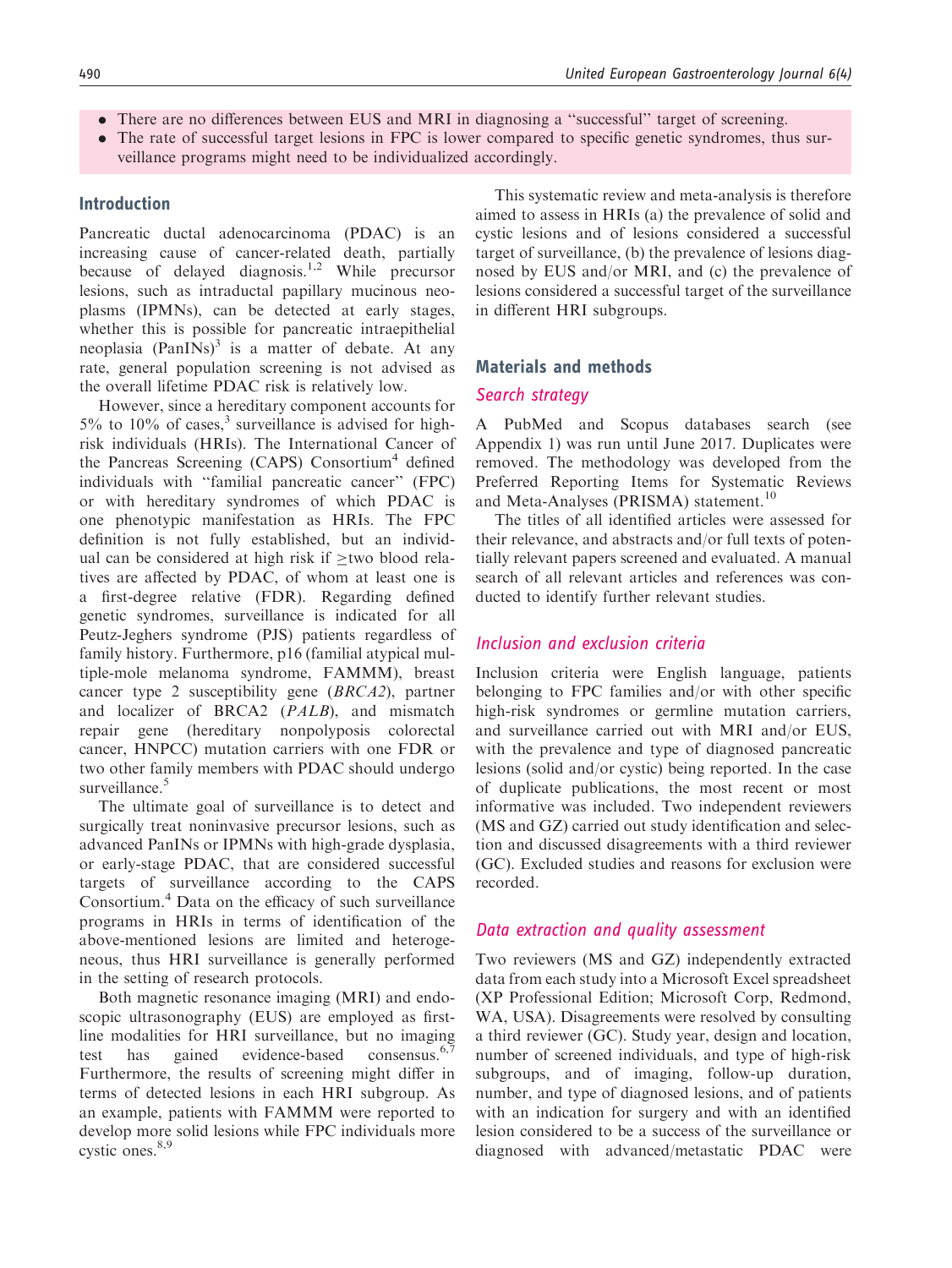recorded. A summary table of the relevant studies listing the population characteristics and outcomes was developed. The quality of the studies was evaluated independently by two reviewers (MS and GC) using the Newcastle-Ottawa Scale<sup>11</sup> with a dedicated quality appraisal tool including seven items. Studies with a score  $\geq$ 7 were considered of high quality.

## Data analysis

We examined (a) the pooled prevalence rate of all solid or cystic lesions, and (b) the pooled prevalence of lesions being considered a successful target of surveillance as defined by gold-standard pathology after surgery. Lesions considered as successful targets of surveillance were: PanIN3 (or high-grade PanIN if not specified), IPMNs with high-grade dysplasia or main duct (MD)/mixed-type IPMN, and any resectable PDAC with R0 pathology. This definition is adapted from the CAPS one, as some of the papers did not provide enough information for detailed grouping; the pooled prevalence rate of advanced IPMNs and PanIN3 lesions was also calculated, considering them as ''premalignant'' target lesions; (c) the pooled prevalence rate of advanced/metastatic PDAC, not amenable to R0 resection; (d) the pooled prevalence of the abovementioned lesions detected either by EUS or by MRI; and (e) the pooled prevalence of successful target lesions in each specific HRI group.

Data were combined to generate a pooled prevalence rate. To better reflect the incidence of detected lesions over time, we also calculated the incidence rates of lesions being a successful target of surveillance by dividing the total number of events by the total number of person-years (pyrs) of follow-up. If these latter data were not provided in a study, it was estimated by multiplying the number of patients who underwent surveillance by the reported mean follow-up time. The corresponding 95% confidence intervals (CIs) were calculated using exact methods and assuming a Poisson distribution. When the number of events was 0, a continuity correction of 0.5 was used for the purpose of calculation, as previously reported. $12$ 

A meta-analysis was performed using the software package Comprehensive Meta-Analysis (Biostat, Englewood, NJ, USA) by using a random-effects model.<sup>13</sup> In addition to within-study variance, the random-effects model considers heterogeneity among studies and gives more conservative estimates. The quantity of heterogeneity was assessed by means of the  $I^2$  value.<sup>14</sup> The  $I^2$  describes the percentage of total variation across studies that is caused by heterogeneity and not by chance. Publication bias was assessed using the Begg and Mazumdar test. A p value  $< 0.05$  was accepted as statistically significant. We developed the following a priori hypotheses that would explain heterogeneity and planned sensitivity analyses for (a) area of origin (i.e., United States (US)/Canada or Europe)

and (b) quality of the study (quality score  $>7$  or  $<$ 7).

## Results

# Search results and study selection and characteristics

The study selection process is summarized in Figure 1. Sixteen studies met the eligibility criteria and were included for qualitative analysis and quantitative synthesis. One of them<sup>15</sup> is a multicenter study whose findings were already reported in three previous singlecenter studies. $9,16,17$  As the population of this latter study was larger and results regarding the different HRIs subgroups more detailed, we used this manuscript for the analysis of pooled prevalence of overall lesions. However, as this more recent paper does not report the exact number of cystic/solid lesions diagnosed by either EUS or MRI, we used data from the older studies for the analyses on the role of MRI and EUS.

Table 1 summarizes the characteristics of the 16 included studies. Two papers reported only the first surveillance round<sup>18,19</sup> while two other studies did not report the exact follow-up period.<sup>20,21</sup> The mean follow-up in studies reporting > one surveillance round<sup>2,6,7,15,22–26</sup> was 32.4 months, and the total number of enrolled HRIs 1588. Considering the 1572 individuals for whom this information was available, the largest group of screened individuals was FPC (1043, 66.3% of total) followed by FAMMM (243, 15.4%) and hereditary breast and ovarian cancer (HBOC) syndrome individuals or BRCA1/2 mutation carriers (140, 8.9%). Some studies also enrolled individuals who did not meet the criteria to be designated as "HRI" according to the CAPS consortium.<sup>2,7,18-20</sup> There were four patients with Li-Fraumeni syndrome,<sup>9,22</sup> five with only one affected family member, $25$  nine with a family member with earlyonset PDAC,<sup>24</sup> and six with  $>1$  relative with nonpancreatic cancers;<sup>2</sup> all together these people accounted for 1.6% of the investigated individuals. Two studies enrolled patients with a very low risk of developing pancreatic cancer based on family history<sup>19,21</sup> and those individuals therefore were not included in the analysis. Only  $four^{4,7,20,25}$  of the 16 studies were scored as of ''high quality.''

## Prevalence of solid pancreatic lesions in HRIs

A total of 79 pancreatic solid lesions were detected, with a pooled prevalence of 5.8% (95% CI  $3\%$ –9%;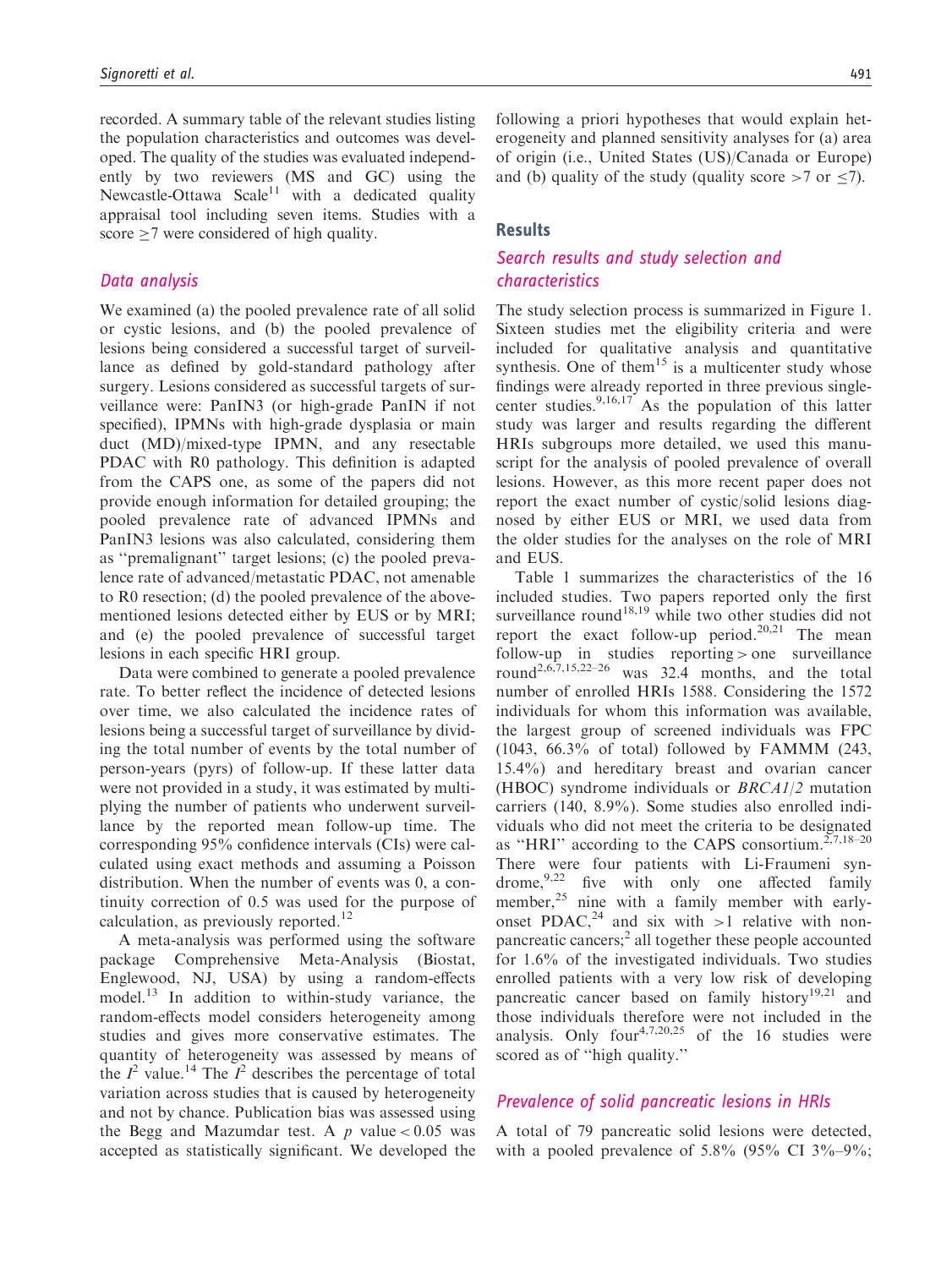

Figure 1. Preferred Reporting Items for Systematic Reviews and Meta-Analyses (PRISMA) diagram of assessment of studies identified in the preset systematic review.

 $I^2$  = 77.5%) (Figure 2). No publication bias was found (Begg and Mazudmar Kendall's tau  $= -0.21$ ;  $p = 0.27$ ). When considering only the studies conducted in the USA or Canada, the pooled estimate prevalence was 3.8% (95% CI 2%–8%;  $I^2 = 68.8\%$ ), compared to 6.8% with similar heterogeneity  $(95\% \text{ CI } 4\% - 12\%);$  $I^2 = 61.2\%$ ) in the studies from Europe. The pooled prevalence of solid lesions in studies of high quality<sup>4,7,20,25</sup> was 2.8% (95% CI 1%–6%) compared to 7.7% (95% CI  $5\%$  –12%) in the 11 studies of lower quality,  $^{2,9,16-19,21-24,26}$  with lower heterogeneity  $(I^2 = 38.2\%$  vs  $I^2 = 72.3\%$ ) in high-quality studies.

# Prevalence of cystic pancreatic lesions

A total of 340 pancreatic cystic lesions were detected, with a pooled prevalence of  $20.2\%$  (95% CI 14%–28%;  $I^2 = 88.9\%$ ) (Figure 2). Information on prevalence of pancreatic cystic lesions was not provided in one study.<sup>26</sup> No publication bias was found (Begg and Mazudmar Kendall's tau  $= -0.34$ ;  $p = 0.09$ ). The pooled prevalence of cystic lesions was 23.4% (95% CI 16%–34%;  $I^2 = 84.1\%$ ) in the studies conducted in the USA and Canada, and 18.4% (95% CI 8%–37%;  $I^2 = 92.1\%$ ) in the studies conducted in Europe. In studies with a high-quality score, the pooled prevalence of cystic lesions was 33.6% (95% CI 21%–49%;  $I^2 = 90.3\%$ ), being higher than the 15.4% (95% CI

 $10\% - 24\%$  of studies with a low-quality score, yet with similar heterogeneity  $(I^2 = 83.7\%).$ 

# Prevalence of successful target lesions of surveillance

Of 1588 screened HRIs, 95 were considered to have an indication for surgery (pooled prevalence  $6.8\%$ ;  $95\%$ CI 4%-11%;  $I^2 = 81\%$ ). However, the pooled prevalence of individuals for whom surveillance identified a lesion considered a successful target of surveillance was 3.3% (95% CI 2%–5%;  $I^2 = 40.5\%$ ) (Figure 3). In high-quality studies, this pooled prevalence was 2.9%  $(95\% \text{ CI } 1\% - 8\%; I^2 = 69.2\%)$ , being 3.4%  $(95\% \text{ CI } 1\%)$  $2\% - 5\%$ ;  $I^2 = 23.4\%$ ) in studies of lower quality. In the sensitivity analysis by country of origin, the pooled prevalence was  $2.7\%$  (95% CI  $1\% - 5\%$ ;  $I^2 = 43.3\%$ ) for studies conducted in the USA or Canada and 4.1% (95% CI 2%–8%;  $I^2 = 52.2$ %) for studies conducted in Europe. No publication bias was found (Begg and Mazudmar Kendall's tau  $=$  -0.16;  $p = 0.45$ ). Furthermore, when we repeated this analysis excluding individuals who were not at high risk according to the guidelines,  $2^{7,18-20}$  the pooled prevalence was 3.4% (95% CI 2%–5%;  $I^2 = 44.7\%$ ). As the ideal target of the surveillance programs should be the diagnosis of "premalignant" lesions, the pooled prevalence rate of advanced IPMNs and PanIN3 lesions was also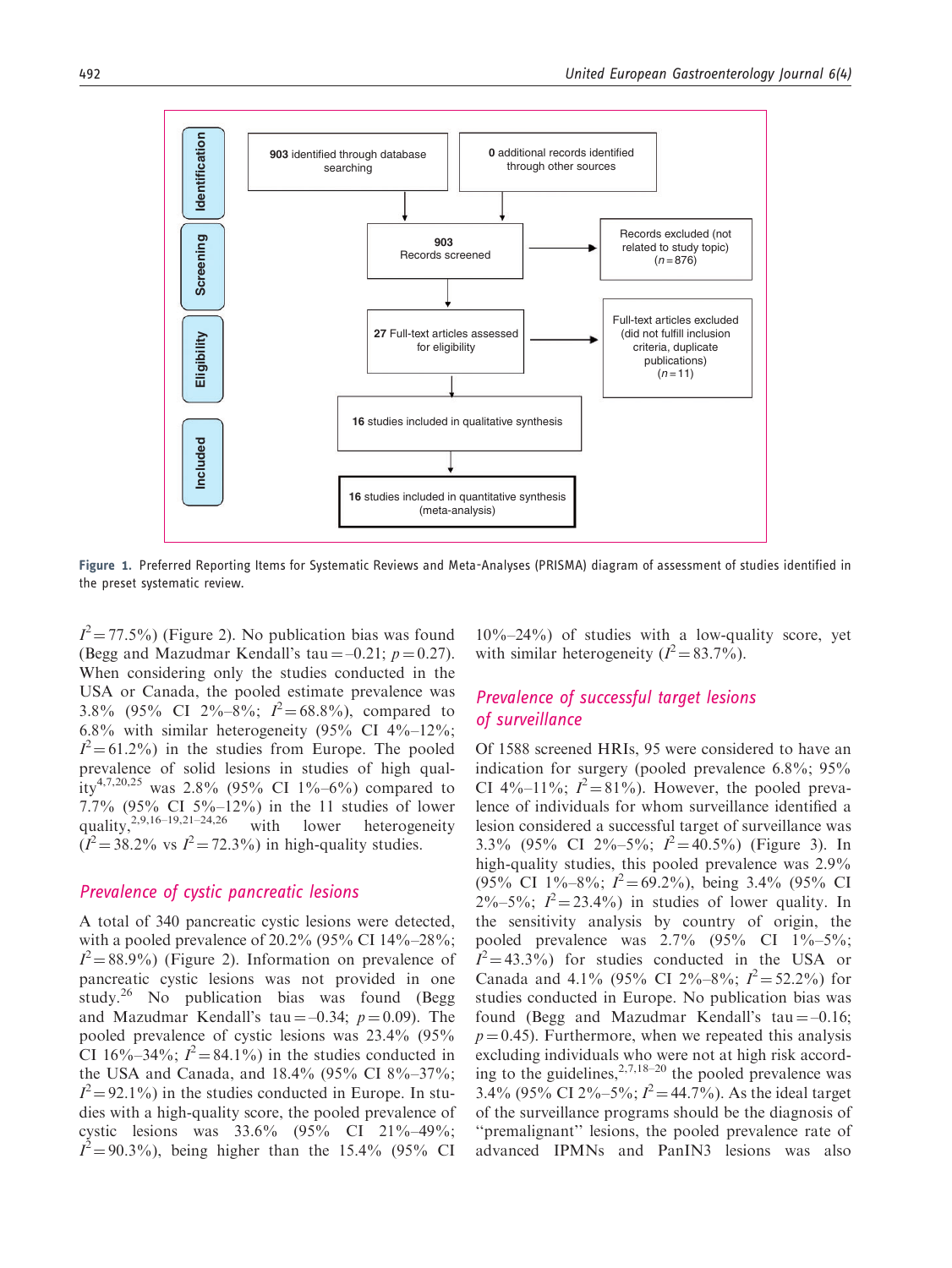|                                              |      | Table 1. Study demographics, population size, and characteristics. |                                                       |                    |                     |                                                                 |                              |                                                 |
|----------------------------------------------|------|--------------------------------------------------------------------|-------------------------------------------------------|--------------------|---------------------|-----------------------------------------------------------------|------------------------------|-------------------------------------------------|
|                                              |      |                                                                    |                                                       |                    |                     |                                                                 | Mean months                  |                                                 |
| Study first author                           | Year | Country                                                            | Study design                                          | screened<br>Number | Mean age<br>(range) | Types of high-risk<br>group screened                            | of follow-up<br>(intervals)  | Type of imaging                                 |
| Kimmey <sup>22</sup>                         | 2002 | USA                                                                | Single center                                         | 9t                 | NR.                 | 46 FPC                                                          | 60                           | EUS                                             |
| Canto <sup>23</sup>                          | 2006 | USA                                                                | Single center                                         | 78                 | $52(32-77)$         | 72 FPC, 6 PJS                                                   | 12 (within one year)         | EUS                                             |
| Poley <sup>18</sup>                          | 2009 | The Netherlands                                                    | Multicenter                                           | 44                 | NR (32-75)          | 21 FPC, 3 BRCA1, 2 BRCA2,<br>2 PJS, 13 FAMMM, 2 HP,<br>1 LFS    | Baseline only                | EUS                                             |
| Langer <sup>16</sup>                         | 2009 | Germany                                                            | Multicenter                                           | 76                 | $\frac{R}{N}$       | FPC, FAMMM <sup>b</sup>                                         | NR (annual)                  | EUS and MRI/MRCP<br>with CE                     |
| Verna <sup>19</sup>                          | 2010 | USA                                                                | Single center                                         | $\overline{1}$     | $52(29-77)$         | 30 FPC, 6 BRCA1/2, 5 OFMA                                       | Baseline only                | EUS and MRI (MRCP)                              |
| Ludwig <sup>20</sup>                         | 2011 | USA                                                                | Single center                                         | 109                | 54 (43-65)          | 93 FPC, 7 BRCA, 9 EOPCF                                         | NR.                          | <b>MRCP</b>                                     |
| Vasen <sup>15</sup>                          | 2011 | The Netherlands                                                    | Single center                                         | 79                 | $56(39-72)$         | 79 FAMMM                                                        | 48 (annual)                  | MRI/MRCP with CE                                |
| Canto (CAPS3) <sup>4</sup>                   | 2013 | USA                                                                | Multicenter                                           | 216                | $56(28-79)$         | 195 FPC, 19 BRCA2, 2 PJS                                        | three years)<br>28.8 (one to | EUS and CT and MRI/MRCP<br>with CE and secretin |
| Al-Sukhni <sup>2</sup>                       | 2012 | Canada                                                             | Single center                                         | 226                | $54(22-89)$         | 6 PJG, 2HP, 6 MCFDR<br>BRCA1, 10 FAMMM,<br>146 FPC, 51 BRCA2, 5 | 50.4 (annual)                | MRI/MRCP without CE                             |
| $Sud^{24}$                                   | 2014 | USA                                                                | Single center                                         | $\mathfrak{a}$     | $\frac{R}{N}$       | FPC, BRCA1, BRCA2, PJS,<br>FAMMM, HNPCC <sup>b</sup>            | 12 (annual)                  | EUS                                             |
| Harinck <sup>7</sup>                         | 2016 | The Netherlands                                                    | Multicenter                                           | 139                | $51(20-73)$         | BRCA2, 38 FAMMM,<br>68 FPC, 3 BRCA1, 20<br>7 PJS, 3 LFS         | 12 (annual)                  | EUS and MRI/MRCP<br>with CE                     |
| Del Chiaro <sup>25</sup>                     | 2015 | Sweden                                                             | Single center                                         | $\mathsf{G}$       | $50(23-76)$         | 32 FPC, 3 BRCA2, 1 BRCA1,<br>4 FAMMM                            | $12.9$ (annual)              | MRI/MRCP with secretin                          |
| Mocci <sup>17</sup>                          | 2015 | Spain                                                              | Multicenter                                           | $\overline{1}$     | $\frac{R}{N}$       | 24 FPC, 12 HBOC, 5 EOPCF                                        | 24 (3 to 12 months)          | EUS and CT                                      |
| Joergensen <sup>26</sup>                     | 2016 | Denmark                                                            | Multicenter                                           | $\overline{71}$    | $51(27-72)$         | 40 FPC, 31 HP                                                   | 60 (annual)                  | EUS                                             |
| Vasena15                                     | 2016 | Germany, Spain<br>The Netherlands,                                 | Multicenter                                           | 411                | NR.                 | 214 FPC, 178 FAMMM,<br>19 BRCA1/2 PALB2                         | 43.2 (annual)                | EUS and/or MRI                                  |
| Chang $25$                                   | 2017 | Taiwan                                                             | Single center                                         | 151                | NR.                 | 1 BRCA2, 64 HP, 86 FPC                                          | NR (annual)                  | MRI/MRCP with CE                                |
| سما مصمعة مامينك أيلك والمناسط مناصر الممراة |      | $-101122$                                                          | $\sim$ $\sim$ $\sim$ $\sim$ $\sim$ $17$<br>$-4$ $-15$ |                    |                     |                                                                 |                              |                                                 |

<sup>a</sup>Includes high-risk individuals from Langer et al.,<sup>16</sup> Vasen et al.<sup>15</sup> and Mocci.<sup>17</sup> and Mocci.

<sup>a</sup>lncludes high-risk individuals from Langer et al.,<sup>18</sup> Vasen et al.<sup>13</sup><br><sup>P</sup>The exact number of high-risk individuals was not provided. bThe exact number of high-risk individuals was not provided.

FPC: familial pancreatic cancer; BRCA: breast cancer susceptibility gene; PALB2: partner and localizer of BRCA2; CAPS: International Cancer of the Pancreas Screening; FAMMM: familial atypical multiple-mole<br>melanoma syndrom EOPCF: early-onset pancreatic cancer family; MCFDR: multicancers first-degree relatives; OFMA: one family member affected; EUS: endoscopic ultrasonography; MRI: magnetic resonance imaging; MRCP: magnetic<br>resonance cholangi FPC: familial pancreatic cancer; BRCA: breast cancer susceptibility gene; PALB2: partner and localizer of BRCA2; CAPS: International Cancer of the Pancreas Screening; FAMMM: familial atypical multiple-mole melanoma syndrome; HNPCC: hereditary nonpolyposis colorectal cancer; HBOC: hereditary breast-ovarian cancer syndrome; PJS: Peutz-Jeghers syndrome; HP: hereditary pancreatitis; LFS: Li-Fraumeni syndrome; EOPCF: early-onset pancreatic cancer family; MCFDR: multicancers first-degree relatives; OFMA: one family member affected; EUS: endoscopic ultrasonography; MRI: magnetic resonance imaging; MRCP: magnetic resonance cholangiopancreatography; CE: contrast enhancement; CT: computed tomography; NR: not reported; USA: United States of America.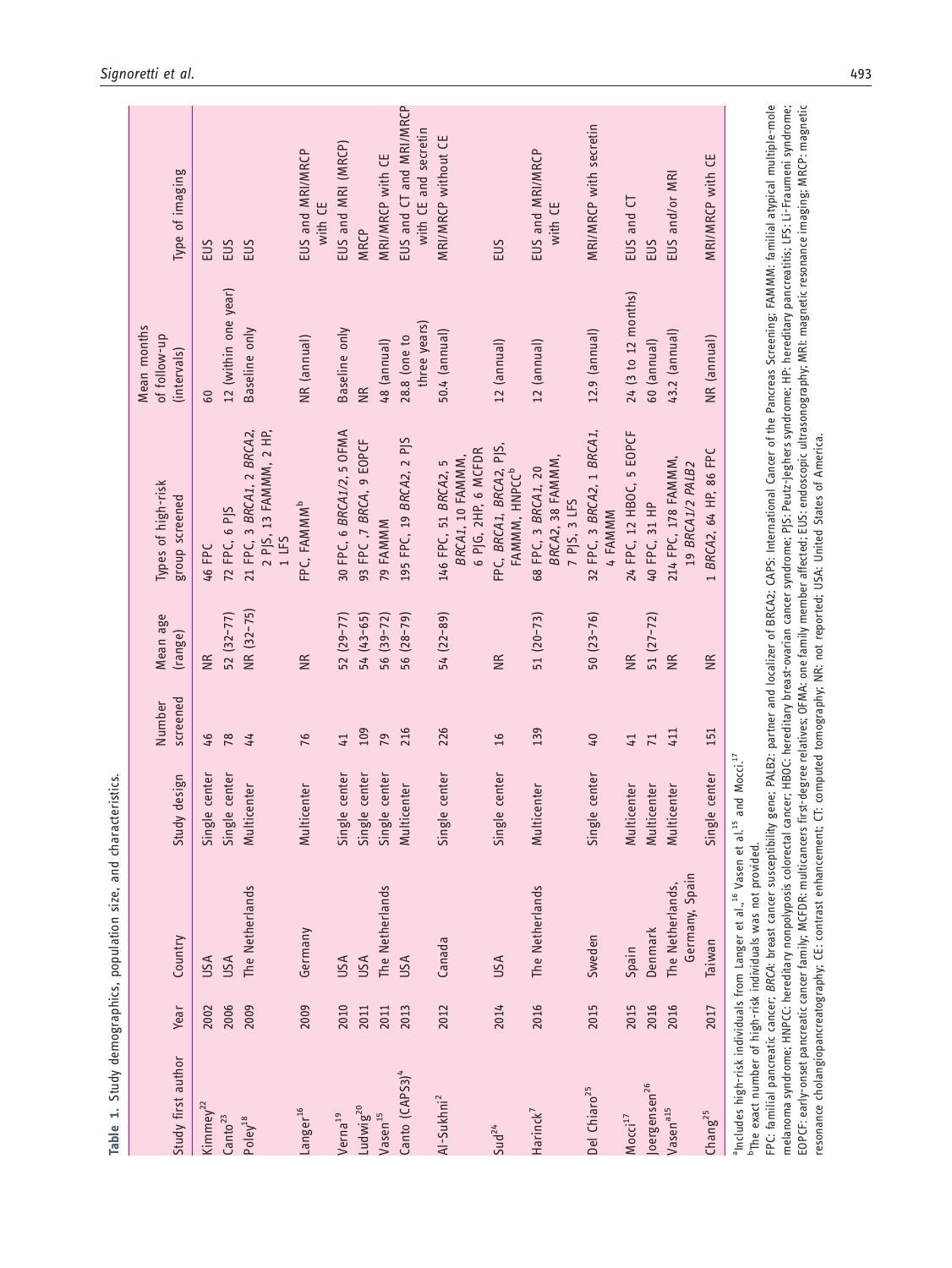| (a)                                                                                                                                                               |                                                                                                                                                                                                                                                                              |                                                                                                                                                                                                                                                                                                                                                                                                                                               |                                                                                          | (b)                                                                                                                                                        |                                                                                                                                                                                                                                                             |                                                                                                                                                                                                                                                                                        |                                                                                                                                                                                                         |
|-------------------------------------------------------------------------------------------------------------------------------------------------------------------|------------------------------------------------------------------------------------------------------------------------------------------------------------------------------------------------------------------------------------------------------------------------------|-----------------------------------------------------------------------------------------------------------------------------------------------------------------------------------------------------------------------------------------------------------------------------------------------------------------------------------------------------------------------------------------------------------------------------------------------|------------------------------------------------------------------------------------------|------------------------------------------------------------------------------------------------------------------------------------------------------------|-------------------------------------------------------------------------------------------------------------------------------------------------------------------------------------------------------------------------------------------------------------|----------------------------------------------------------------------------------------------------------------------------------------------------------------------------------------------------------------------------------------------------------------------------------------|---------------------------------------------------------------------------------------------------------------------------------------------------------------------------------------------------------|
| Study name                                                                                                                                                        |                                                                                                                                                                                                                                                                              | Statistics for each study                                                                                                                                                                                                                                                                                                                                                                                                                     | Event rate and 95% CI                                                                    | Study name                                                                                                                                                 |                                                                                                                                                                                                                                                             | Statistics for each study                                                                                                                                                                                                                                                              | Event rate and 95% CI                                                                                                                                                                                   |
|                                                                                                                                                                   | Event<br>Lower<br>limit<br>rate                                                                                                                                                                                                                                              | Upper<br>Z-Value<br>p-Value<br>limit                                                                                                                                                                                                                                                                                                                                                                                                          |                                                                                          |                                                                                                                                                            | Event<br>Lower<br>limit<br>rate                                                                                                                                                                                                                             | Upper<br>Z-Value p-Value<br>limit                                                                                                                                                                                                                                                      |                                                                                                                                                                                                         |
| Kimmey<br>Canto 2006<br>Poley<br>Langer<br>Verna<br>Vasen<br>Ludwig<br>Canto (CAPS3)<br>Al-Sukhni<br>Sud<br>Mocci<br>Harinck<br>Del chiaro<br>Joergensen<br>Chang | 0.011<br>0.00<br>0.05<br>0.103<br>0.02<br>0.068<br>0.10<br>0.171<br>0.073<br>0.02<br>0.089<br>0.04<br>0.00<br>0.018<br>0.00<br>0.014<br>0.018<br>0.01<br>0.125<br>0.03<br>0.049<br>0.01<br>0.01<br>0.029<br>0.02<br>0.075<br>0.028<br>0.01<br>0.185<br>0.13<br>0.058<br>0.03 | 0.15<br>$-3.19$<br>0.00<br>0.19<br>0.00<br>$-5.81$<br>0.19<br>$-4.37$<br>0.00<br>0.27<br>$-5.18$<br>0.00<br>0.20<br>$-4.23$<br>0.00<br>0.17<br>$-5.89$<br>0.00<br>0.00<br>0.07<br>$-5.58$<br>$-7.33$<br>0.00<br>0.04<br>$-7.96$<br>0.00<br>0.05<br>0.39<br>$-2.57$<br>0.01<br>0.00<br>0.18<br>$-4.10$<br>$-6.94$<br>0.00<br>0.07<br>0.21<br>$-4.19$<br>0.00<br>$-4.94$<br>0.00<br>0.11<br>0.26<br>$-7.07$<br>0.00<br>0.09<br>$-10.30$<br>0.00 | <b>.</b><br>-<br>-<br>-<br>- 11<br>$\circ$<br>$-0.25$<br>0.25<br>0.50<br>0.00<br>$-0.50$ | Kimmey<br><b>Canto 2006</b><br>Poley<br>Langer<br>Verna<br>Vasen<br>Ludwia<br>Canto (CAPS3)<br>Al-Sukhni<br>Sud<br>Mocci<br>Harinck<br>Del chiaro<br>Chang | 0.022<br>0.00<br>0.167<br>0.10<br>0.159<br>0.08<br>0.066<br>0.03<br>0.317<br>0.19<br>0.114<br>0.06<br>0.147<br>0.09<br>0.389<br>0.33<br>0.354<br>0.29<br>0.188<br>0.06<br>0.098<br>0.04<br>0.504<br>0.42<br>0.350<br>0.22<br>0.146<br>0.10<br>0.202<br>0.14 | $-3.77$<br>0.14<br>0.27<br>$-5.30$<br>0.30<br>$-4.04$<br>0.15<br>$-5.73$<br>0.47<br>$-2.29$<br>0.20<br>$-5.79$<br>0.23<br>$-6.50$<br>0.46<br>$-3.24$<br>0.42<br>$-4.32$<br>0.45<br>$-2.29$<br>0.23<br>$-4.23$<br>0.59<br>0.08<br>0.51<br>$-1.87$<br>0.21<br>$-7.67$<br>0.28<br>$-6.16$ | 0.00<br>-<br>0.00<br>0.00<br>-<br>0.00<br>۰.<br>0.02<br>0.00<br>₩.<br>0.00<br>۰<br>0.00<br>0.00<br>0.02<br>0.00<br>-<br>0.93<br>0.06<br>0.00<br>0.00<br>◇<br>$-0.70$<br>$-0.35$<br>0.35<br>0.70<br>0.00 |

Figure 2. Forest plot showing the pooled prevalence of pancreatic solid lesions (panel (a), on the left) diagnosed in high-risk individuals in all the 14 included studies and of the pooled prevalence of cystic lesions (panel (b), on the right) diagnosed in high-risk individuals in the 13 studies reporting this information. Random-effects model demonstrating a pooled prevalence of 5.8% (95% confidence interval (CI) 3%-8%) with moderate heterogeneity ( $l^2$  = 77.5%) for solid lesions and a pooled prevalence of 20.2% (95% CI 14%-29%) with considerable heterogeneity ( $l^2$   $=$  88.9%) for cystic ones.

| Study name    |       |       |       | Statistics for each study |      | Event rate and 95% CI                 |
|---------------|-------|-------|-------|---------------------------|------|---------------------------------------|
|               | Event | Lower | Upper |                           |      |                                       |
|               | rate  | limit |       | limit Z-Value p-Value     |      |                                       |
| Kimmev        | 0.011 | 0.00  | 0.15  | $-3.19$                   | 0.00 |                                       |
| Canto 2006    | 0.038 | 0.01  | 0.11  | $-5.47$                   | 0.00 |                                       |
| Poley         | 0.068 | 0.02  | 0.19  | $-4.37$                   | 0.00 |                                       |
| Verna         | 0.024 | 0.00  | 0.15  | $-3.64$                   | 0.00 |                                       |
| Ludwia        | 0.037 | 0.01  | 0.09  | $-6.41$                   | 0.00 |                                       |
| Canto (CAPS3) | 0.014 | 0.00  | 0.04  | $-7.33$                   | 0.00 |                                       |
| Al-Sukhni     | 0.004 | 0.00  | 0.03  | $-5.40$                   | 0.00 |                                       |
| Sud           | 0.125 | 0.03  | 0.39  | $-2.57$                   | 0.01 |                                       |
| Harinck       | 0.007 | 0.00  | 0.05  | $-4.91$                   | 0.00 |                                       |
| Del Chiaro    | 0.100 | 0.04  | 0.24  | $-4.17$                   | 0.00 |                                       |
| Joergensen    | 0.028 | 0.01  | 0.11  | $-4.94$                   | 0.00 |                                       |
| Vasen 2016    | 0.032 | 0.02  |       | $0.05 - 12.14$            | 0.00 |                                       |
| Chang         | 0.026 | 0.01  | 0.07  | $-7.11$                   | 0.00 |                                       |
|               | 0.033 | 0.02  |       | $0.05 - 14.95$            | 0.00 |                                       |
|               |       |       |       |                           |      | $-0.70 -0.35$<br>0.00<br>0.35<br>0.70 |
|               |       |       |       |                           |      |                                       |

Figure 3. Forest plot showing the overall pooled prevalence of successful target lesions of the surveillance that is equal to 3.3% (95% confidence interval (CI) 2%–5%), with moderate heterogeneity  $(l^2 = 40.5\%)$ .

calculated, and resulted in  $1.6\%$  (95% CI  $1\%$ -2%;  $I^2 = 0\%$ ) (see Supplementary Figure 1).

In detail, 26 (1.6%) patients were diagnosed with a resectable PDAC, 11 (0.7%) with branch duct (BD)- IPMNs with high-grade dysplasia or an MD-IPMN, and four (0.3%) with advanced PanINs. Six individuals were diagnosed with pancreatic neuroendocrine neoplasms (pNENs).<sup>2,6,15,24</sup> Four of them were resected and all but one<sup>2</sup> had a diameter  $\lt 15$  mm. Type and number of histologically confirmed lesions, including those successfully operated on, are summarized in Supplementary Table 1. The pooled estimate rate of lesions considered a successful target of surveillance was calculated for 11 studies in which follow-up length was reported, and resulted in 0.005/pyrs (95%

CI 0.001%-0.005%;  $I^2 = 56\%$ , equal to 5/1000 pyrs (Figure 4).

# Prevalence of advanced/metastatic pancreatic adenocarcinoma

During the surveillance programs, nine advanced/metastatic adenocarcinoma were diagnosed. Six metastatic PDAC were diagnosed and histologically confirmed by percutaneous or EUS-guided fine needle aspiration; $2,9,19,23$  the other three underwent surgical resection but histology showed a positive resection margin.<sup>9,15</sup> The pooled prevalence of HRIs for which surveillance identified advanced PDAC was 1.0% (95% CI 1%-2%), without heterogeneity ( $I^2 = 0\%$ ).

# Prevalence of pancreatic lesions diagnosed either by EUS or by MRI

Ten studies employed  $EUS^{6,7,16-19,22-24,26}$  and nine MRI.<sup>2,6,7,9,16,19–21,25</sup> The pooled prevalence of solid lesions was higher in studies employing EUS (5.2%, 95% CI 3%–9%;  $I^2 = 60.6\%$  compared with those using MRI (4.1%, 95% CI 2%–9%;  $I^2 = 83\%$ ) (Figure 5). The pooled prevalence of cystic lesions was instead 22.4% (95% CI 15%–32%;  $I^2 = 89.3\%$ ) with MRI and 16.6% (95% CI 10%–27%; 85.7%) with EUS in the eight studies providing this information, which was lacking in two studies.<sup>17,26</sup> The pooled prevalence of pancreatic lesions considered a successful target of surveillance was 2.9% with EUS (95% CI  $2\% - 5\%$ ;  $I^2 = 27.4\%$ ) and 2.5% with MRI (95% CI  $1\%$ –5%;  $I^2$  = 51.7%) (see Figure 5).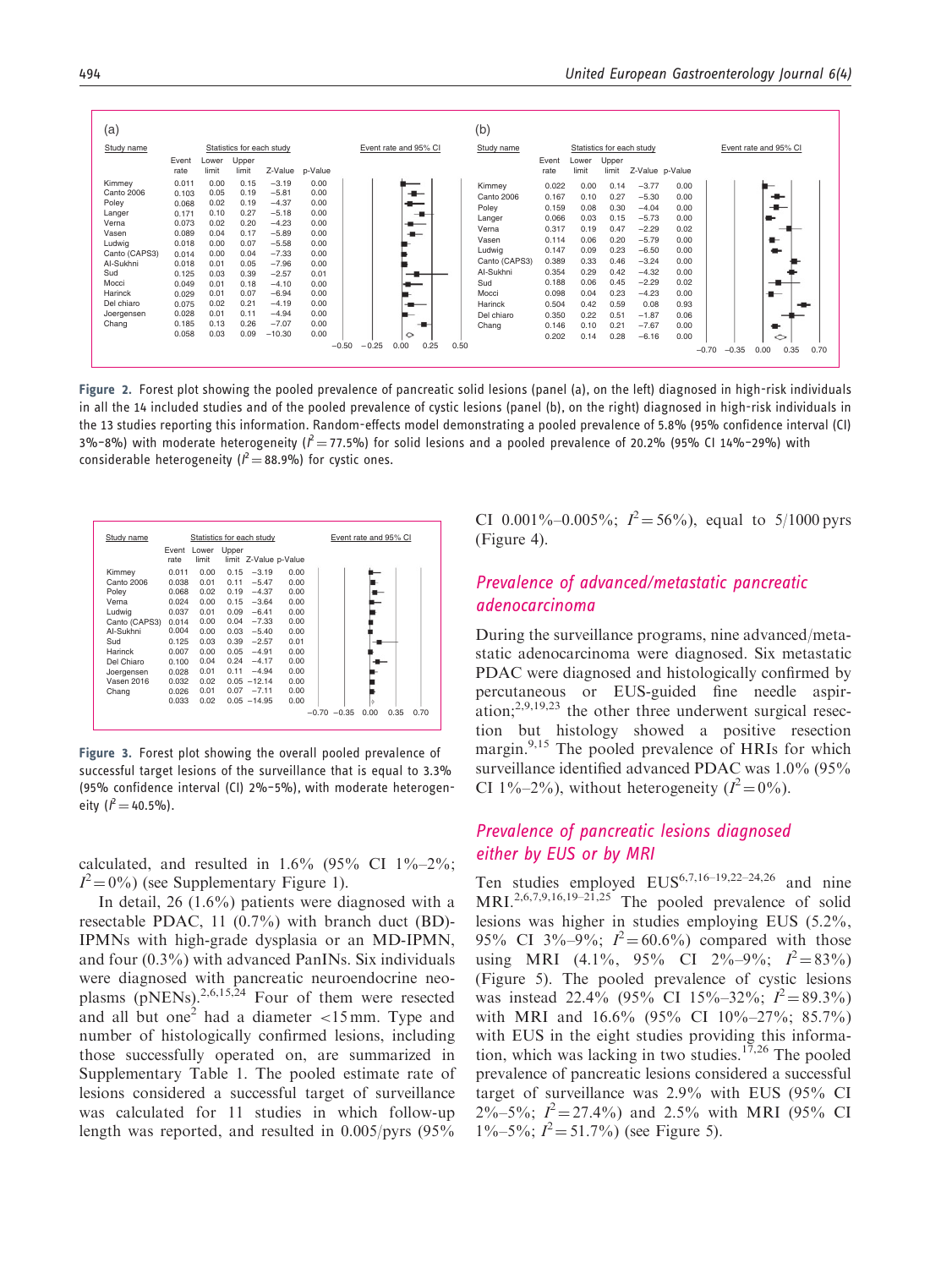| Study name        |       |                   |          | Statistics for each study |                |                 |       |         |         | Rate and 95% CI |      |      |
|-------------------|-------|-------------------|----------|---------------------------|----------------|-----------------|-------|---------|---------|-----------------|------|------|
|                   | Rate  | Standard<br>Error | Variance | Lower<br>limit            | Upper<br>limit | Z-Value p-Value |       |         |         |                 |      |      |
| Vasen 2016        | 0.009 | 0.002             | 0.000    | 0.004                     | 0.014          | 3.606           | 0.000 |         |         |                 |      |      |
| Del Chiaro        | 0.093 | 0.047             | 0.002    | 0.002                     | 0.184          | 2.000           | 0.046 |         |         |                 |      |      |
| <b>Canto 2006</b> | 0.038 | 0.022             | 0.000    | $-0.005$                  | 0.082          | 1.732           | 0.083 |         |         |                 |      |      |
| Polev             | 0.833 | 0.481             | 0.231    | $-0.110$                  | 1.776          | 1.732           | 0.083 |         |         |                 |      |      |
| Canto (CAPS3)     | 0.006 | 0.003             | 0.000    | $-0.001$                  | 0.012          | 1.732           | 0.083 |         |         |                 |      |      |
| Joergensen        | 0.006 | 0.004             | 0.000    | $-0.002$                  | 0.013          | 1.414           | 0.157 |         |         |                 |      |      |
| Sud               | 0.125 | 0.088             | 0.008    | $-0.048$                  | 0.298          | 1.414           | 0.157 |         |         |                 |      |      |
| A-Sukhni          | 0.001 | 0.001             | 0.000    | $-0.001$                  | 0.003          | 1.000           | 0.317 |         |         |                 |      |      |
| <b>Harinck</b>    | 0.007 | 0.007             | 0.000    | $-0.007$                  | 0.021          | 1.000           | 0.317 |         |         |                 |      |      |
| Verna             | 0.293 | 0.293             | 0.086    | $-0.282$                  | 0.868          | 1.000           | 0.317 |         |         |                 |      |      |
| Kimmey            | 0.002 | 0.003             | 0.000    | $-0.004$                  | 0.008          | 0.707           | 0.480 |         |         |                 |      |      |
|                   | 0.005 | 0.002             | 0.000    | 0.001                     | 0.010          | 2.418           | 0.016 |         |         |                 |      |      |
|                   |       |                   |          |                           |                |                 |       | $-1.80$ | $-0.90$ | 0.00            | 0.90 | 1.80 |

Figure 4. Forest plot showing the pooled estimate rate of successful target lesions of the surveillance in the 11 studies that reported the follow-up length. The pooled estimate rate resulted of 5/1000 person years with moderate heterogeneity ( $l^2$   $=$  56%).

|                                         | Study name |               |                | Statistics for each study | Event rate and 95% CI |  |  |
|-----------------------------------------|------------|---------------|----------------|---------------------------|-----------------------|--|--|
|                                         |            | Event<br>rate | limit          | Lower Upper<br>limit      |                       |  |  |
| Solid lesions                           | <b>EUS</b> | 0.052         | 0.03           | 0.09                      |                       |  |  |
|                                         | <b>MRI</b> | 0.041         | 0.02           | 0.09                      |                       |  |  |
|                                         |            |               |                |                           | 0.00<br>0.05<br>0.10  |  |  |
|                                         |            | Event<br>rate | Lower<br>limit | Upper<br>limit            |                       |  |  |
| Cystic lesions                          | <b>EUS</b> | 0.166         | 0.10           | 0.27                      |                       |  |  |
|                                         | <b>MRI</b> | 0.224         | 0.15           | 0.32                      |                       |  |  |
|                                         |            |               |                |                           | 0.00<br>0.18<br>0.35  |  |  |
|                                         |            | Event<br>rate | limit          | Lower Upper<br>limit      |                       |  |  |
| <b>Success</b><br><b>Target lesions</b> | <b>EUS</b> | 0.029         | 0.02           | 0.05                      |                       |  |  |
|                                         | <b>MRI</b> | 0.025         | 0.01           | 0.05                      |                       |  |  |
|                                         |            |               |                |                           | 0.00<br>0.05<br>0.10  |  |  |

Figure 5. Summary of the pooled prevalence of pancreatic lesions (solid, cystic and successful target lesions of the surveillance) diagnosed either by endoscopic ultrasonography (EUS) or magnetic resonance imaging (MRI). CI: confidence interval.

# Prevalence of lesions considered a successful target of surveillance in different HRI subgroups

The pooled prevalence of lesions considered a successful target of surveillance was  $3\%$  (95% CI  $2\%$ –5%;  $I^2 = 22.2\%$ ) in FPC individuals. In people with a specific genetic syndrome it was 4% in HP (95% CI

 $1\%$ –14%), 5% for FAMMM (95% CI 3%–9%), 6.3% in HBOC or BRCA1/2, PALB2 mutation carriers (95% CI 3%–14%), and 12.2% in PJS (95% CI 4%– 32%), without heterogeneity  $(I^2 = 0\%)$  in all these subgroups except for people with HP  $(I^2 = 12.2\%)$ (Figure 6). We also analyzed the pooled prevalence rate of histologically confirmed solid lesions diagnosed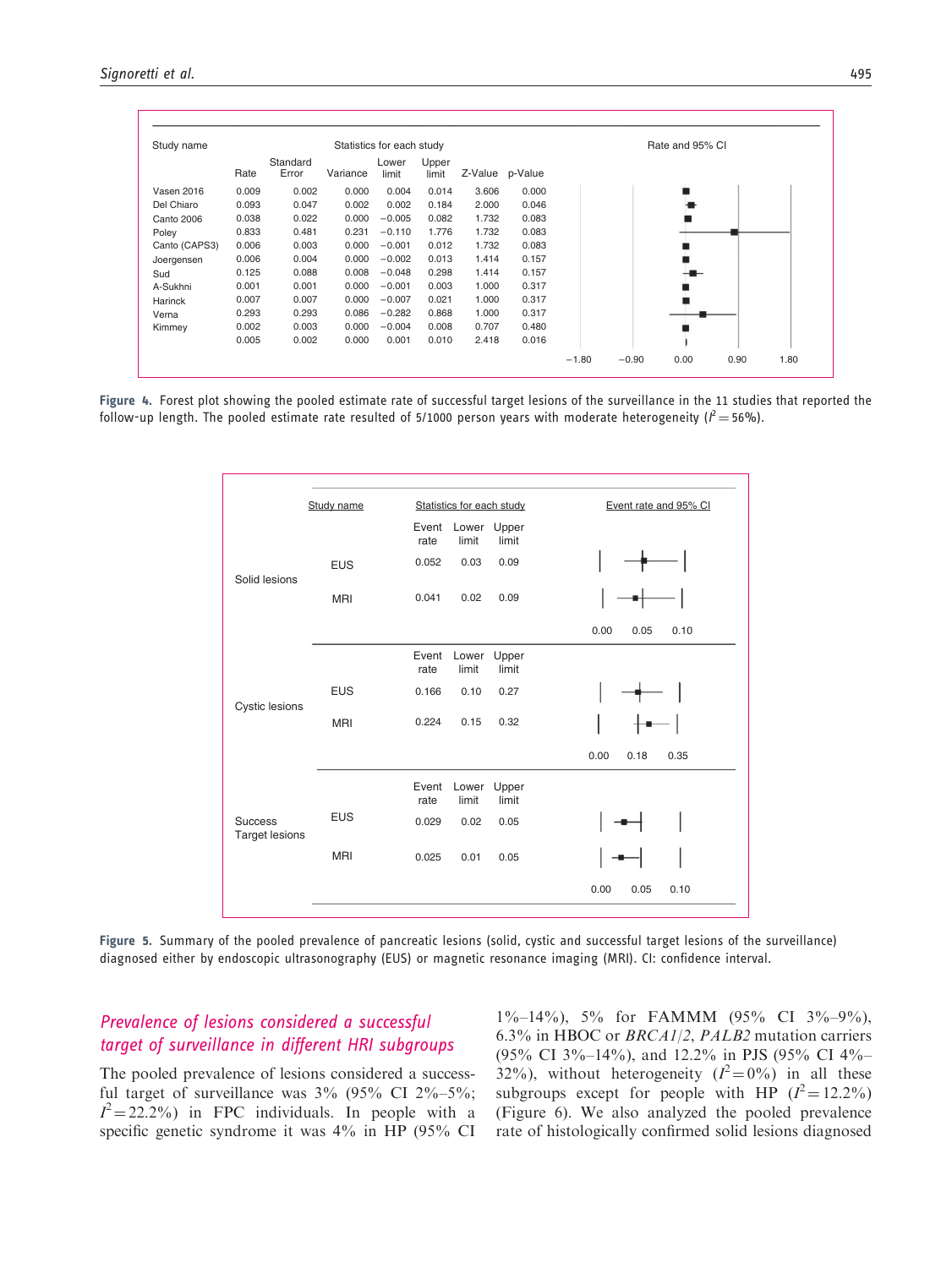| Study name   |               | Statistics for each study |                      | Event rate and 95% CI |
|--------------|---------------|---------------------------|----------------------|-----------------------|
|              | Event<br>rate | limit                     | Lower Upper<br>limit |                       |
| <b>FPC</b>   | 0.030         | 0.02                      | 0.05                 | l m                   |
| <b>HP</b>    | 0.040         | 0.01                      | 0.14                 |                       |
| <b>FAMMM</b> | 0.050         | 0.03                      | 0.09                 | ▏▄                    |
| HBOC/BRCA    | 0.063         | 0.03                      | 0.14                 |                       |
| <b>PJS</b>   | 0.122         | 0.04                      | 0.32                 |                       |
|              |               |                           |                      | 0.00<br>0.15<br>0.30  |

Figure 6. Pooled prevalence of lesions considered a successful target of surveillance in the different high-risk individual subgroups. The pooled prevalence of lesions considered a successful target of surveillance diagnosed in familial pancreatic cancer (FPC) was 3% (95% confidence interval (CI) 2%-5%) with moderate heterogeneity ( $l^2$  = 22.2%). The pooled prevalence in familial atypical multi-mole melanoma syndrome (FAMMM) was 5% (95% CI 3%–9%), in hereditary pancreatitis (HP) was 4% (CI 1%–14%), in hereditary breastovarian cancer syndrome (HBOC) or BRCA1/BRCA2 or PALB2 mutation carriers was 6.3% (95% CI 3%–14%), and in Peutz-Jeghers syndrome (PJS) it was 12.2% (95% CI 4%-32%). Notably, in all these genetic syndromes but HP, there was no heterogeneity ( $\hat l=$  0%).

at the baseline examination in each subgroup. These data were available for all studies but one. $21$  The pooled rate of solid lesions at baseline resulted respectively in: 1.6% (95% CI 1%-3%;  $I^2 = 0$ %) in FPC, 5.8% (95% CI 2%–14%;  $I^2 = 0.8\%$ ) in HBOC or *BRCA1*/2 mutation carriers,  $4.6\%$  (95% CI 2%–12%;  $I^2 = 35\%$ ) in FAMM, 12% (95% CI 4%-32%;  $I^2 =$ 0%) in PJS, and 7.2% (95% CI 1%–30%;  $I^2 = 0.8\%$ ) in HP. The number of pancreatic cancer cases and the relative proportion of unresectable/metastatic cases were respectively 12 (25% metastatic) in FPC, 15 (20% metastatic) in FAMMM, four (25% metastatic) in HBOC, and one (0% metastatic) in HP. No PDAC cases were diagnosed in PJS patients.

# **Discussion**

As data on the prevalence of lesions diagnosed during surveillance programs in individuals at high risk of PDAC are scanty and heterogeneous, we conducted a meta-analysis to estimate the pooled prevalence of solid and/or cystic lesions, and more important, whether detected lesions could be considered a successful target of surveillance. We also calculated the pooled estimated rate of detected lesions during the course of subsequent surveillance rounds, the prevalence of lesions diagnosed by either EUS or MRI, and the differential prevalence of lesions among the various HRI subgroups.

Data from 1588 enrolled HRIs were included. The pooled prevalence of solid and cystic lesions in these individuals was 5.8% and 20.2%, respectively (Figure 2). The pooled prevalence of lesions considered a successful target of surveillance according to the CAPS definition was 3.3% (Figure 3), while the actual pooled prevalence of ''preneoplastic'' target lesions (advanced IPMNs and PanIN3 lesions) was 1.6% (see Supplementary Figure 1). The pooled estimated rate of lesions considered a successful target of surveillance during follow-up amounted to five cases per 1000 pyrs, equal to an annual risk of 0.5% (Figure 4).

EUS seemed able to diagnose more solid lesions and MRI more cystic ones (Figure 5). Moreover, the rate of lesions considered a successful target of surveillance was much lower in FPC compared to HRI with specific syndromes (Figure 6). This is not surprising as in FPC the causal mutation is unknown despite a clear autosomal dominant inheritance pattern. Therefore, half of FPC individuals undergo surveillance without carrying the causal mutation.

Of the 1588 screened HRIs, 6.8% underwent surgery, with histologically confirmed lesions considered a successful target of surveillance in 3.3%. To date,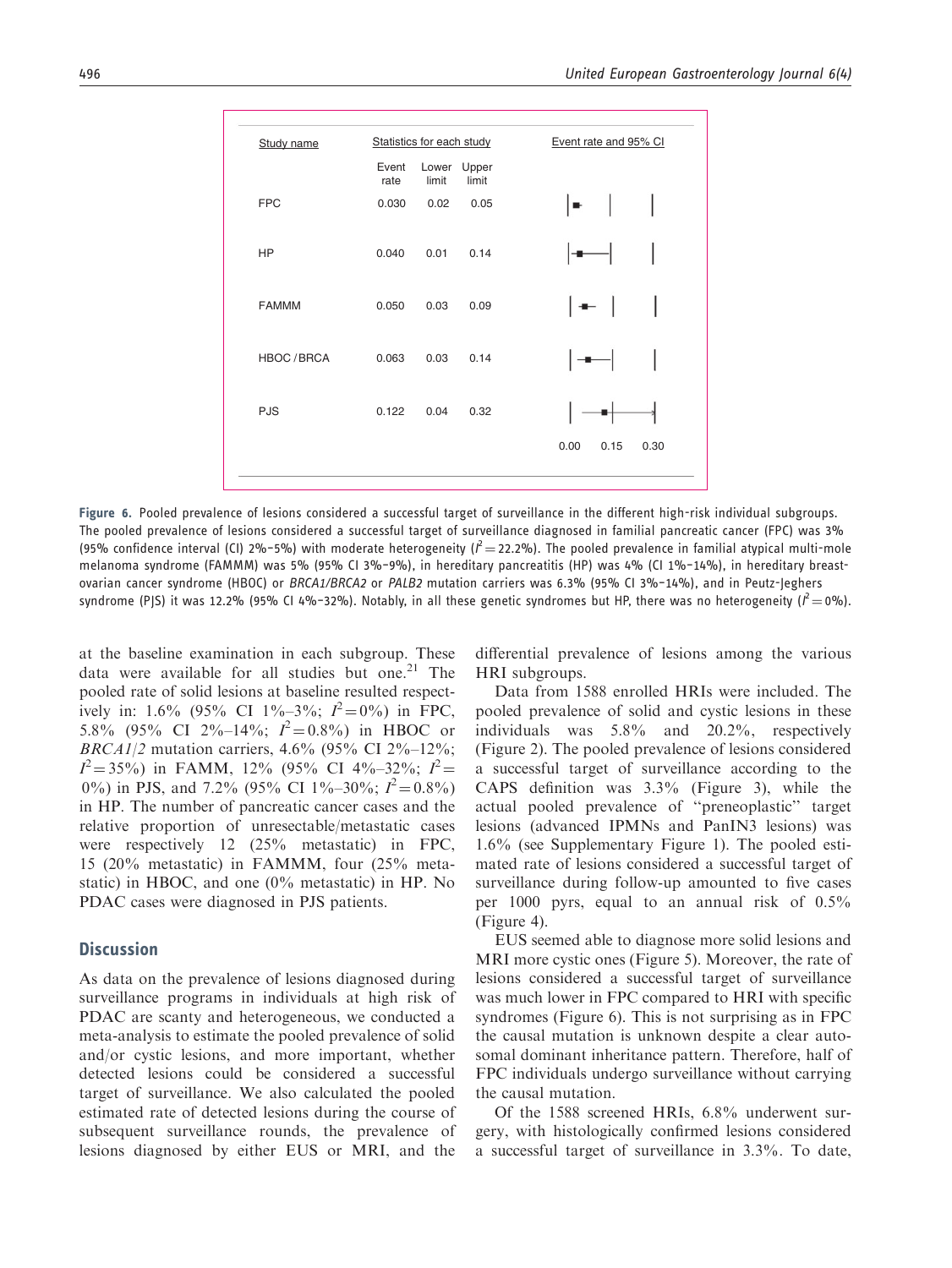there is little consensus about which lesions detected by surveillance represent an indication for surgery, $4$  considering the morbidity of pancreatic surgery.<sup>27</sup> It is unknown whether for example in the case of BD-IPMNs the same criteria for resection apply in HRIs compared to sporadic cases.<sup>28</sup> A recent study showed that cystic lesions diagnosed in HRIs with a known mutation are more prone to progress compared to those discovered in FPC individuals, although this latter group had a significantly higher prevalence of cystic lesions.<sup>29</sup> There is also evidence of a high rate of lymph node involvement and poor prognosis in HRIs with PDAC even with very small lesions. $9,18$ This might justify a more aggressive attitude toward resecting precursor lesions in this setting.

A proportion of patients diagnosed with PDAC  $(n = 9, \text{ pooled prevalence } 1\%)$  were identified at an advanced/metastatic stage. Two of them were prevalent cases diagnosed at baseline. The other patients who underwent surgical resection with positive resection margins, or who were diagnosed with an unresectable interval cancer during subsequent follow-up, however, should be considered a failure of surveillance. The proportion of unresectable PDAC was similar in people with FPC, FAMMM, and HBOC. This raises concerns about the validity of currently performed surveillance programs.

In four cases the resected lesions were pNENs, only one<sup>2</sup> with diameter >1.5 cm. The European Neuroendocrine Tumours Society guidelines<sup>30</sup> would not recommend surgery for incidentally detected  $pNENs < 2$  cm.

Few studies compared the diagnostic yield of EUS and MRI/magnetic resonance cholangiopancreatography. A high concordance between the two methods was described by Canto et al., $<sup>6</sup>$  while only a</sup> 55% agreement was shown by Harinck et al.<sup>7</sup> for the detection of clinically relevant lesions. In the present study, the pooled prevalence of solid lesions detected by EUS was higher compared to MRI (5.2% vs 4.1%), while MRI had a higher yield for cystic lesions  $(22.4\%)$ vs 16.6%). The pooled prevalence of lesions considered a successful target of surveillance was similar for EUS and MRI. A limitation of this analysis is the high heterogeneity between studies in terms of MRI protocols, and the use of radial EUS in some studies, while linear EUS is able to detect more pancreatic lesions in HRIs.<sup>31</sup> The two methods might be considered complementary rather than interchangeable in surveillance programs,<sup>7</sup> and their use should be tailored considering local expertise.

The yield of surveillance programs in different HRI subgroups is another interesting subject. The pooled prevalence of lesions considered a successful target of surveillance in the present meta-analysis was 3% in

FPC individuals, representing the majority of people screened,  $4\%$  in HP,  $5\%$  in FAMMM,  $6.3\%$  in HBOC, *BRCA1*/2, or *PALB2* mutations carriers, and 12.2% in PJS. Notably, while the results obtained in FPC showed a certain heterogeneity, this was not the case in patients with genetic syndromes. It would be attractive to tailor surveillance in terms of age at which to start, modality, and follow-up intervals based on the frequency and growth characteristics of the lesions diagnosed in each HRI subgroup.

Vasen et al.<sup>15</sup> recently reported that IPMNs with high-grade dysplasia and multifocal PanINs3 were more frequent in FPC compared to FAMMM patients, while the rate of diagnosed PDAC was higher in this latter group. Further studies into the differential risk and growth characteristics of the various subgroups of HRIs are needed.

This is the first study to systematically appraise the available literature evidence from surveillance studies in HRIs for developing PDAC. Although we developed a priori hypotheses for sensitivity analyses considering likely sources of heterogeneity, the observed heterogeneity between studies reflecting differences in surveillance tests, intervals, type of reported lesions, and kind of HRIs enrolled is a potential limitation. The lack of individual patient data limited the possibility of performing any analysis other than that of aggregate data, and the influence of factors such as the age of the individuals enrolled in the surveillance programs, and the relevance of risk factors such as smoking, could not be appropriately considered.

In conclusion, the pooled prevalence rate of resected lesions that can be considered a successful target of surveillance during PDAC surveillance programs in HRIs is 3.3% with an annual risk of 0.5%. The pooled prevalence rate of successful ''premalignant'' target lesions is, however, lower and equal to only 1.6%. A higher prevalence rate was observed in HRI carriers with a specific DNA mutation compared to HRIs with FPC in whom the mutation is unknown.

#### Declaration of conflicting interests

None declared.

#### Funding

This research received no specific grant from any funding agency in the public, commercial, or not-for-profit sectors.

#### References

- 1. Rahib L, Smith BD, Aizenberg R, et al. Projecting cancer incidence and deaths to 2030: The unexpected burden of thyroid, liver, and pancreas cancers in the United States. Cancer Res 2014; 74: 2913–2921.
- 2. Al-Sukhni W, Borgida A, Rothenmund H, et al. Screening for pancreatic cancer in a high-risk cohort: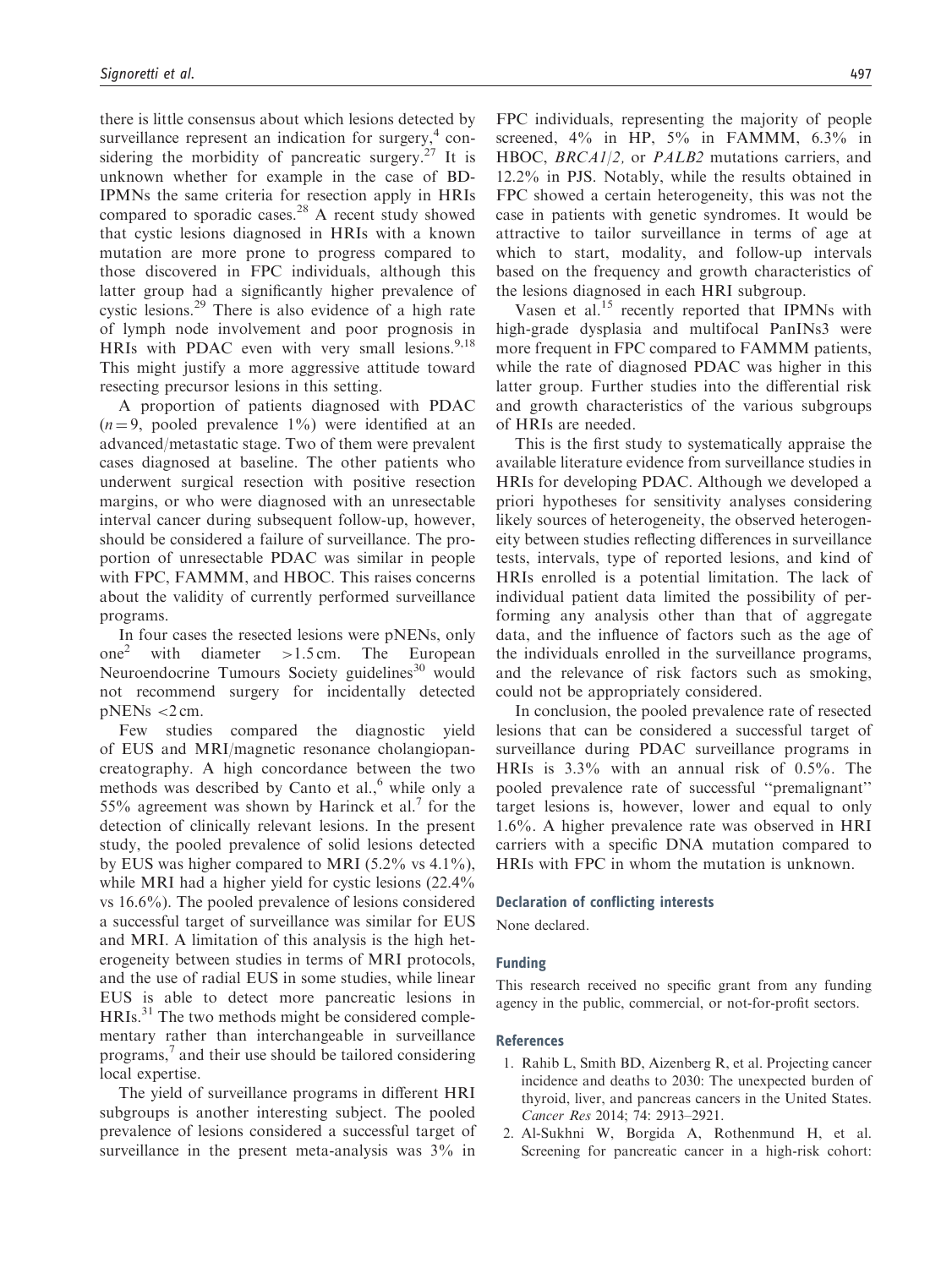An eight-year experience. J Gastrointest Surg 2012; 16: 771–783.

- 3. Del Chiaro M, Zerbi A, Capurso G, et al. Familial pancreatic cancer in Italy. Risk assessment, screening programs and clinical approach: A position paper from the Italian Registry. Dig Liver Dis 2010; 42: 597–605.
- 4. Canto MI, Harinck F, Hruban RH, et al. International Cancer of the Pancreas Screening (CAPS) Consortium summit on the management of patients with increased risk for familial pancreatic cancer. Gut 2013; 62: 339–347.
- 5. Capurso G, Signoretti M, Valente R, et al. Methods and outcomes of screening for pancreatic adenocarcinoma in high-risk individuals. World J Gastrointest Endosc 2015; 7: 833–842.
- 6. Canto MI, Hruban RH, Fishman EK, et al. Frequent detection of pancreatic lesions in asymptomatic highrisk individuals. Gastroenterology 2012; 142: 796–804 quiz e14–e15.
- 7. Harinck F, Konings IC, Kluijt I, et al. A multicentre comparative prospective blinded analysis of EUS and MRI for screening of pancreatic cancer in high-risk individuals. Gut 2016; 65: 1505–1513.
- 8. Potjer TP, Schot I, Langer P, et al. Variation in precursor lesions of pancreatic cancer among high-risk groups. Clin Cancer Res 2013; 19: 442–449.
- 9. Vasen HF, Wasser M, van Mil A, et al. Magnetic resonance imaging surveillance detects early-stage pancreatic cancer in carriers of a p16-Leiden mutation. Gastroenterology 2011; 140: 850–856.
- 10. Moher D, Liberati A, Tetzlaff J, et al. Reprint—preferred reporting items for systematic reviews and metaanalyses: The PRISMA statement. Phys Ther 2009; 89: 873–880.
- 11. Wells GA, Shea B, O'Connell D, et al. The Newcastle-Ottawa Scale (NOS) for assessing the quality of nonrandomised studies in meta-analyses, [www.ohri.ca/](www.ohri.ca/programs/clinical_epidemiology/oxford.asp) [programs/clinical\\_epidemiology/oxford.asp](www.ohri.ca/programs/clinical_epidemiology/oxford.asp) (2014, accessed 1 october 2017).
- 12. Sutton AJ. Methods for meta-analysis in medical research. Chichester, New York: J. Wiley, 2000, pp.xvii, 317.
- 13. DerSimonian R and Laird N. Meta-analysis in clinical trials. Control Clin Trials 1986; 7: 177–188.
- 14. Higgins JP and Thompson SG. Quantifying heterogeneity in a meta-analysis. Stat Med 2002; 21: 1539–1558.
- 15. Vasen H, Ibrahim I, Ponce CG, et al. Benefit of surveillance for pancreatic cancer in high-risk individuals: Outcome of long-term prospective follow-up studies from three European expert centers. J Clin Oncol 2016; 34: 2010–2019.
- 16. Langer P, Kann PH, Fendrich V, et al. Five years of prospective screening of high-risk individuals from families with familial pancreatic cancer. Gut 2009; 58: 1410–1418.
- 17. Mocci E, Guillen-Ponce C, Earl J, et al. PanGen-Fam: Spanish registry of hereditary pancreatic cancer. Eur J Cancer 2015; 51: 1911–1917.
- 18. Poley JW, Kluijt I, Gouma DJ, et al. The yield of firsttime endoscopic ultrasonography in screening individuals at a high risk of developing pancreatic cancer. Am J Gastroenterol 2009; 104: 2175–2181.
- 19. Verna EC, Hwang C, Stevens PD, et al. Pancreatic cancer screening in a prospective cohort of high-risk patients: A comprehensive strategy of imaging and genetics. Clin Cancer Res 2010; 16: 5028–5037.
- 20. Ludwig E, Olson SH, Bayuga S, et al. Feasibility and yield of screening in relatives from familial pancreatic cancer families. Am J Gastroenterol 2011; 106: 946–954.
- 21. Chang MC, Wu CH, Yang SH, et al. Pancreatic cancer screening in different risk individuals with family history of pancreatic cancer—a prospective cohort study in Taiwan. Am J Cancer Res 2017; 7: 357–369.
- 22. Kimmey MB, Bronner MP, Byrd DR, et al. Screening and surveillance for hereditary pancreatic cancer. Gastrointest Endosc 2002; 56(4 Suppl): S82–S86.
- 23. Canto MI, Goggins M, Hruban RH, et al. Screening for early pancreatic neoplasia in high-risk individuals: A prospective controlled study. Clin Gastroenterol Hepatol 2006; 4: 766–781 quiz 665.
- 24. Sud A, Wham D, Catalano M, et al. Promising outcomes of screening for pancreatic cancer by genetic testing and endoscopic ultrasound. Pancreas 2014; 43: 458–461.
- 25. Del Chiaro M, Verbeke CS, Kartalis N, et al. Short-term results of a magnetic resonance imaging-based Swedish screening program for individuals at risk for pancreatic cancer. JAMA Surg 2015; 150: 512–518.
- 26. Joergensen MT, Gerdes AM, Sorensen J, et al. Is screening for pancreatic cancer in high-risk groups costeffective?—Experience from a Danish national screening program. Pancreatology 2016; 16: 584–592.
- 27. Balzano G, Zerbi A, Capretti G, et al. Effect of hospital volume on outcome of pancreaticoduodenectomy in Italy. Br J Surg 2008; 95: 357–362.
- 28. Mandai K, Uno K and Yasuda K. Does a family history of pancreatic ductal adenocarcinoma and cyst size influence the follow-up strategy for intraductal papillary mucinous neoplasms of the pancreas? Pancreas 2014; 43: 917–921.
- 29. Konings IC, Harinck F, Poley JW, et al. Prevalence and progression of pancreatic cystic precursor lesions differ between groups at high risk of developing pancreatic cancer. Pancreas 2017; 46: 28–34.
- 30. Falconi M, Eriksson B, Kaltsas G, et al. ENETS Consensus guidelines update for the management of patients with functional pancreatic neuroendocrine tumors and non-functional pancreatic neuroendocrine tumors. Neuroendocrinology 2016; 103: 153–171.
- 31. Shin EJ, Topazian M, Goggins MG, et al. Lineararray EUS improves detection of pancreatic lesions in high-risk individuals: A randomized tandem study. Gastrointest Endosc 2015; 82: 812–818.